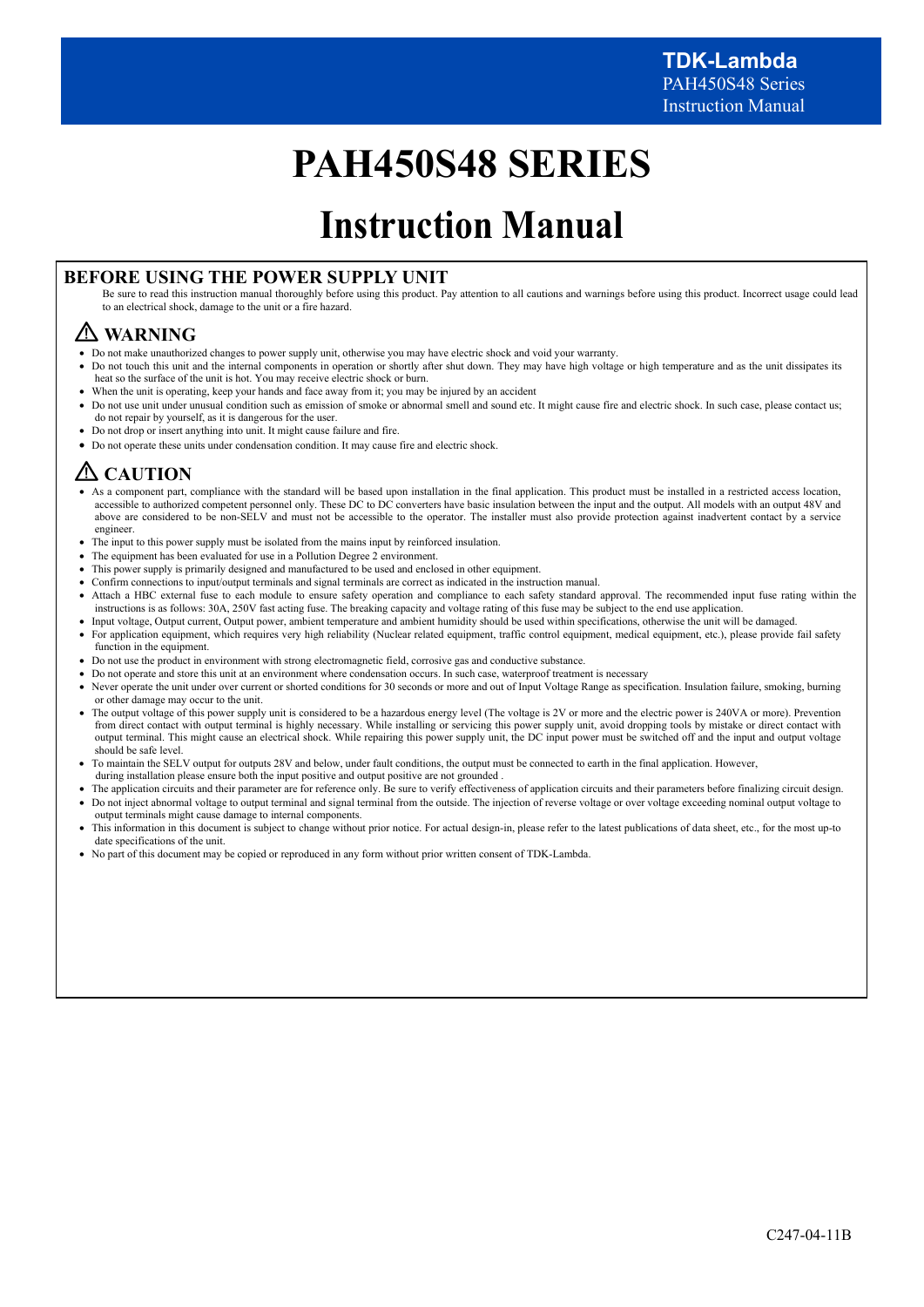## **Table of Contents**

■**Block Diagram** 

■**Sequence Time Chart** 

## ■**Terminal Explanation**

## ■**Explanation on Specifications**

- **1. Input Voltage Range**
- **2. Output Voltage Adjust Range**
- **3. Maximum Output Ripple and Noise**
- **4. Maximum Line Regulation**
- **5. Maximum Load Regulation**
- **6. Over Current Protection (OCP)**
- **7. Over Voltage Protection (OVP)**
- **8. Over Temperature Protection (OTP)**
- **9. Remote Sensing (+S, -S terminal)**
- **10. ON/OFF Control (CNT terminal)**
- **11. Parallel Operation**
- **12. Series Operation**
- **13. Operating Ambient Temperature**
- **14. Operating Ambient Humidity**
- **15. Storage Ambient Temperature**
- **16. Storage Ambient Humidity**
- **17. Cooling Method**
- **18. Baseplate temperature vs. output voltage drift**
- **19. Withstand Voltage**
- **20. Insulation Resistance**
- **21. Vibration**
- **22. Shock**
- **23. CE MARKING / UKCA MARKING**

## ■**Installation**

- **1. Mounting Method**
- **2. Heatsink Installation**
- **3. Regarding Vibration**
- **4. Recommended Soldering Condition**
- **5. Recommended Cleaning Condition**

## ■ Before concluding module damage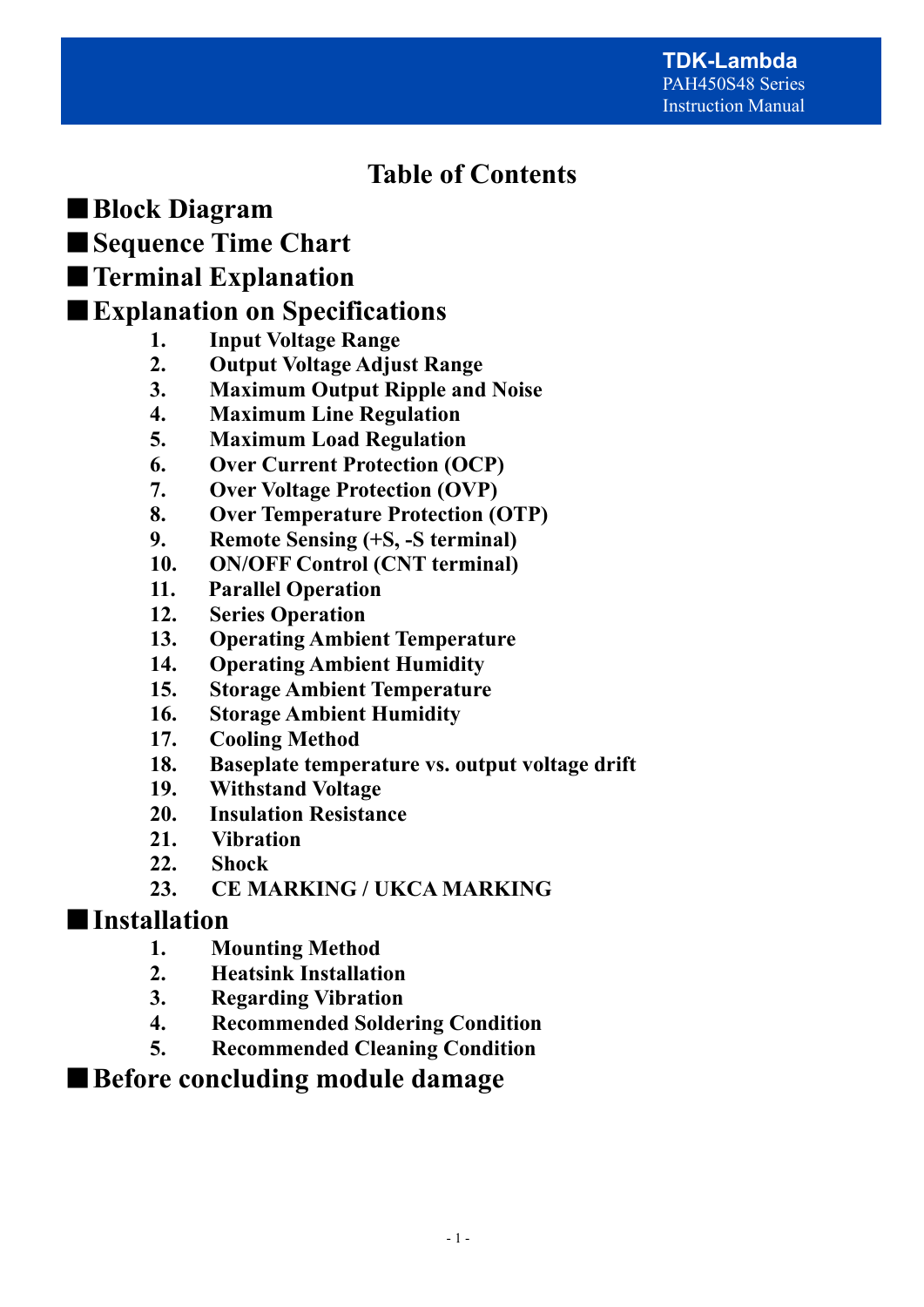

Switching Frequency (fixed) : 400kHz (typ.) for 28V Model, 460kHz (typ.) for 48V Model





<sup>\*1</sup> level : 4≦H≦35(V) or Open  $0 \le L \le 0.8$ (V) or Short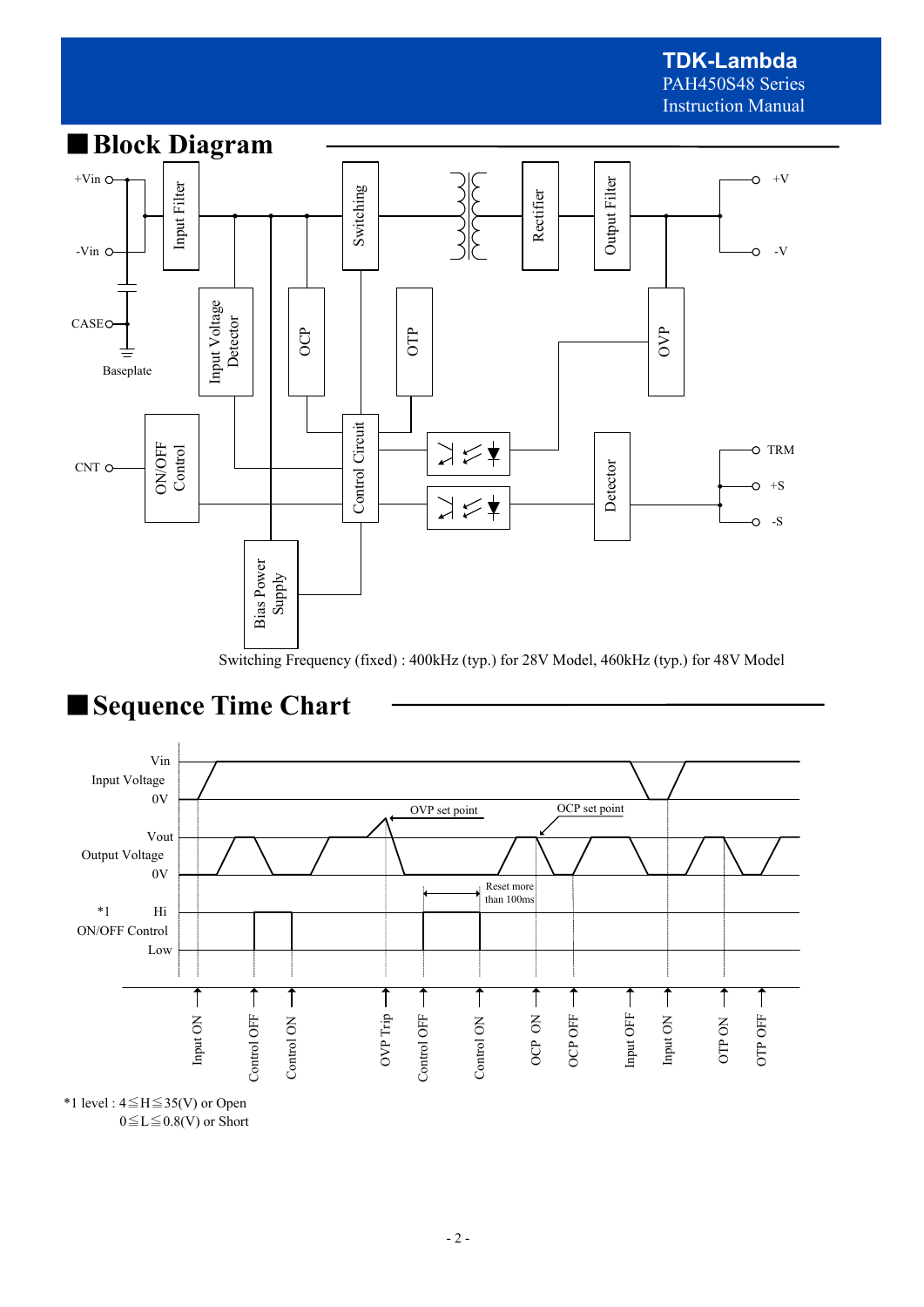## ■**Terminal Explanation**



| [Input Side Terminals] |                               | [Output Side Terminals] |                                        |  |
|------------------------|-------------------------------|-------------------------|----------------------------------------|--|
|                        | $-Vin$ : -Input Terminal      |                         | $-V$ : -Output Terminal                |  |
|                        | CASE : Baseplate Terminal     |                         | $-S$ : $-R$ emote Sensing Terminal     |  |
|                        | CNT : ON/OFF Control Terminal |                         | TRM : Output Voltage Trimming Terminal |  |
|                        | $+V$ in : $+$ Input Terminal  |                         | $+S$ : +Remote Sensing Terminal        |  |
|                        |                               |                         | $+V$ : +Output Terminal                |  |

Baseplate can be connected to FG (frame ground) M3 threaded holes. (standard model) Connect +Vin, -Vin, +V, -V with consideration of contacting resistance.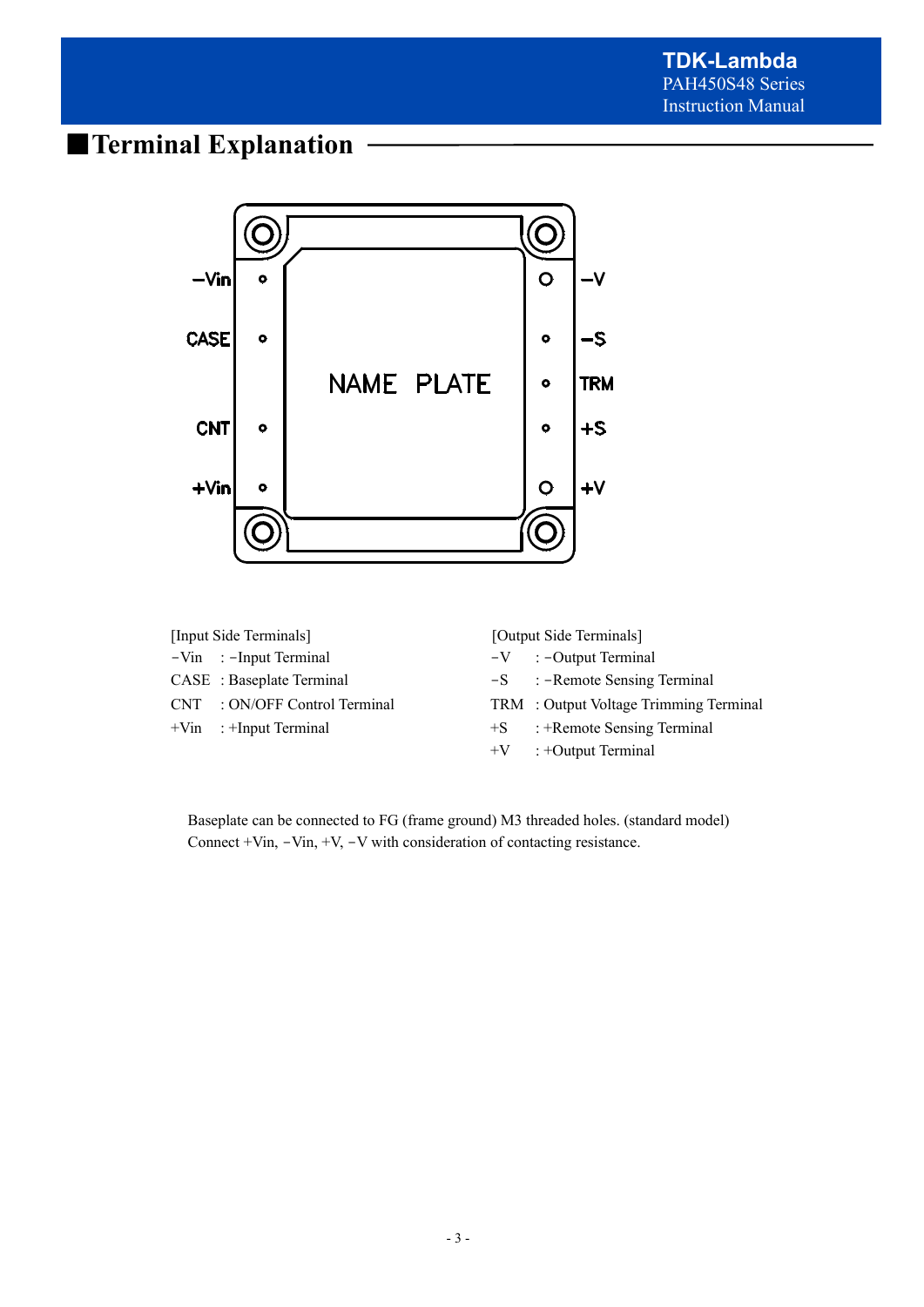## ■**Explanations on Specifications**

### **1. Input Voltage Range**

Input voltage range for PAH450S48 Series is indicated below.

#### **Input Voltage Range : 36**~**76VDC**

Basically, ripple voltage (Vrpl) which results from rectification and filtering of commercial AC line is included within the input voltage as shown in Fig. 1-1. Ripple voltage must be limited within the voltage described below.

#### **Allowable input ripple voltage : 4Vp-p**

When this value is exceeded, the output ripple voltage becomes large.

 Note that sudden input voltage change may cause variation of output voltage transitionally.

 Also, input voltage waveform peak value must not exceed above input voltage range.





**Basic Connection** 



**Fig.1-2 Basic Connection** 

#### **Input Fuse**

 This power module has no built-in fuse. Use external fuse to acquire various Safety Standards and to improve safety. Also, use fast-blow type for every module.

 Furthermore, fuse must be connected to the +Vin side if –Vin side is used as ground, or fuse must be connected to –Vin side if +Vin side is used as a ground.

#### **Input Fuse recommended current rating: PAH450S48 : 30A**

#### $C1:100 \mu F$

 To prevent the effect of input line inductance to the power module, connect electrolytic capacitor or ceramic capacitor between +Vin and –Vin terminals.

 Furthermore, use electrolytic capacitor with small ESR value. Especially take note that during line turn off at low ambient temperature, power module output will not normally shut down due to unstable C1 voltage.

 Also, ripple current flows across this capacitor. Therefore, verify maximum allowable ripple current this capacitor when selecting component. Verify actual ripple current value by actual measurement.

#### **Recommended capacitor value : 100**μ**F and above (Voltage Rating 100V and above)**

Notes

1. Use low impedance electrolytic capacitor with excellent temperature characteristics.

(Nippon Chemi-con LXV Series or equivalent)

 2. When input line inductance becomes excessively high due to insertion of choke coil, operation of the power module could become unstable. For this case, increase C1 value more than the value indicated above.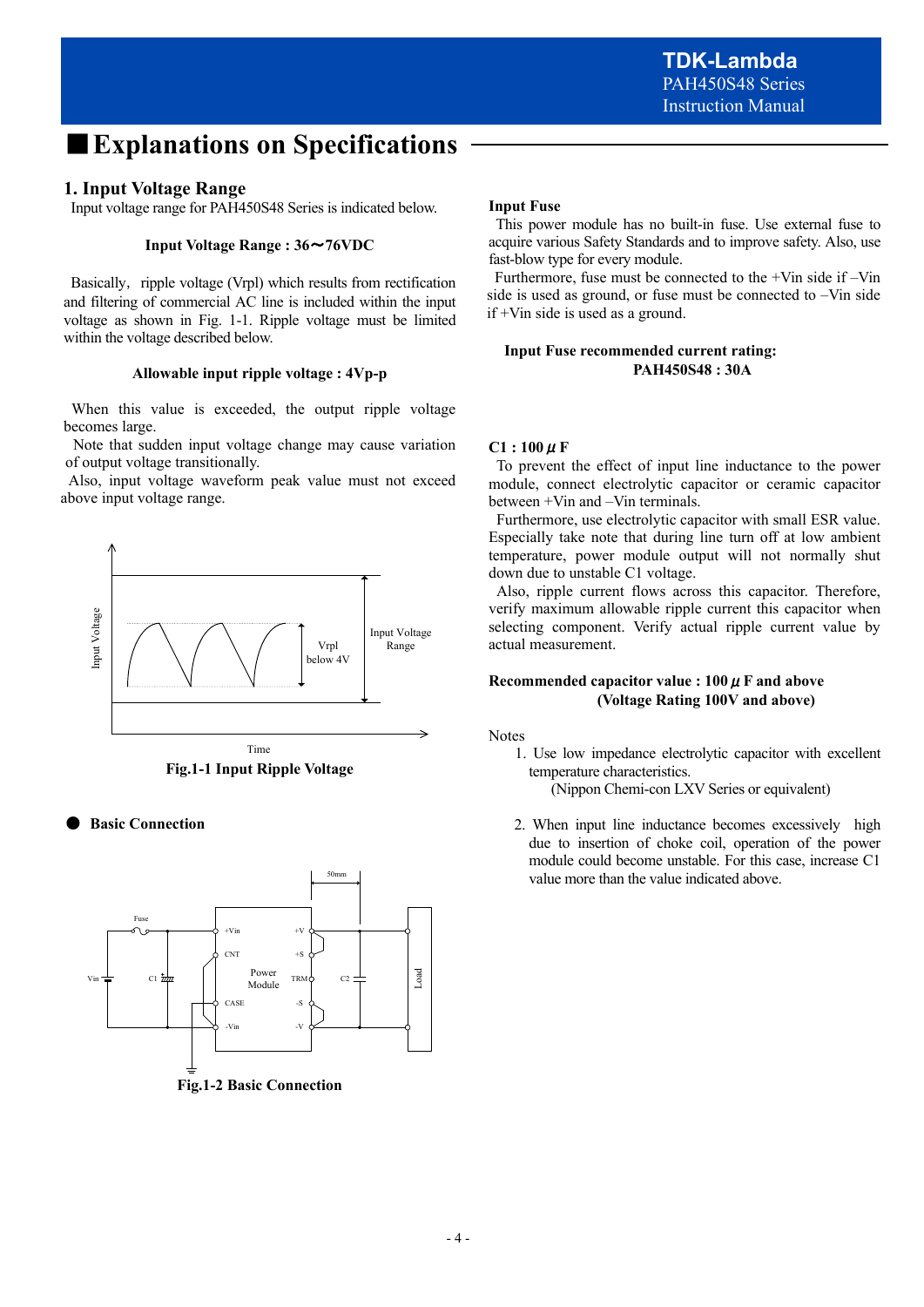#### **C2 :**

For stable operation, connect a ceramic capacitor between +V and –V within 50mm distance from the output terminals.

 Take note that output ripple and output shutdown could be affected by ceramic capacitor, equivalent impedance and inductance characteristics of wiring.

 Take note that output ripple voltage could vary according to PCB wiring design.

 For cases of abrupt changes in load current or input voltage, increasing capacitance value of the external capacitors could reduce the voltage fluctuation.

| <b>Vout</b> | C2                                   |
|-------------|--------------------------------------|
| 28V         | 50V 22 $\mu$ F $\times$ 4 parallel   |
| 48 V        | 100V 4.7 $\mu$ F $\times$ 6 parallel |

**Table1-1 C4 Recommended Values of External Output Capacitor** 

Maximum capacitance (electrolytic capacitor) that can be connected between +V and –V, is shown below.

#### **Maximum capacitance of output capacitor 28V : 10,000**μ**F 48V : 2,000**μ**F**

Notes

 Take note of the allowable ripple current of the capacitor to be used. Especially, when load adding capacitors for abrupt current changes, be sure to verify that ripple current does not exceed allowable ripple current before use.

#### **C3**:

When switches or connectors are used between input source and PAH450S48 Series input terminals, impulse surge voltage is generated due to input throw-in by switch on/off or due to inserting/ removing of power module from the active line. For this case, connect an additional electrolytic capacitor C3 as shown in fig.1-3 and fig. 1-4.

#### **Recommended Capacitance Value : 100**μ**F and above (Voltage Rating 100V and above)**

Also, in-rush current flows at line throw-in. Therefore, be sure to verify capability of switch or fuse to withstand  $I<sup>2</sup>t$  at line throw-in.



**Fig.1-3 Input Filter with Input Switch** 



**Fig.1-4 Input Filter when Plural Power Modules** 

#### **Reverse input connection**

 Reverse input polarity would cause module damage. For cases where reverse connections are possible, connect a protective diode and fuse. Use protective diode with higher voltage rating than the input voltage, and with higher surge current rating than the fuse.



**Fig.1-5 Protection for Reversed Connection of Input**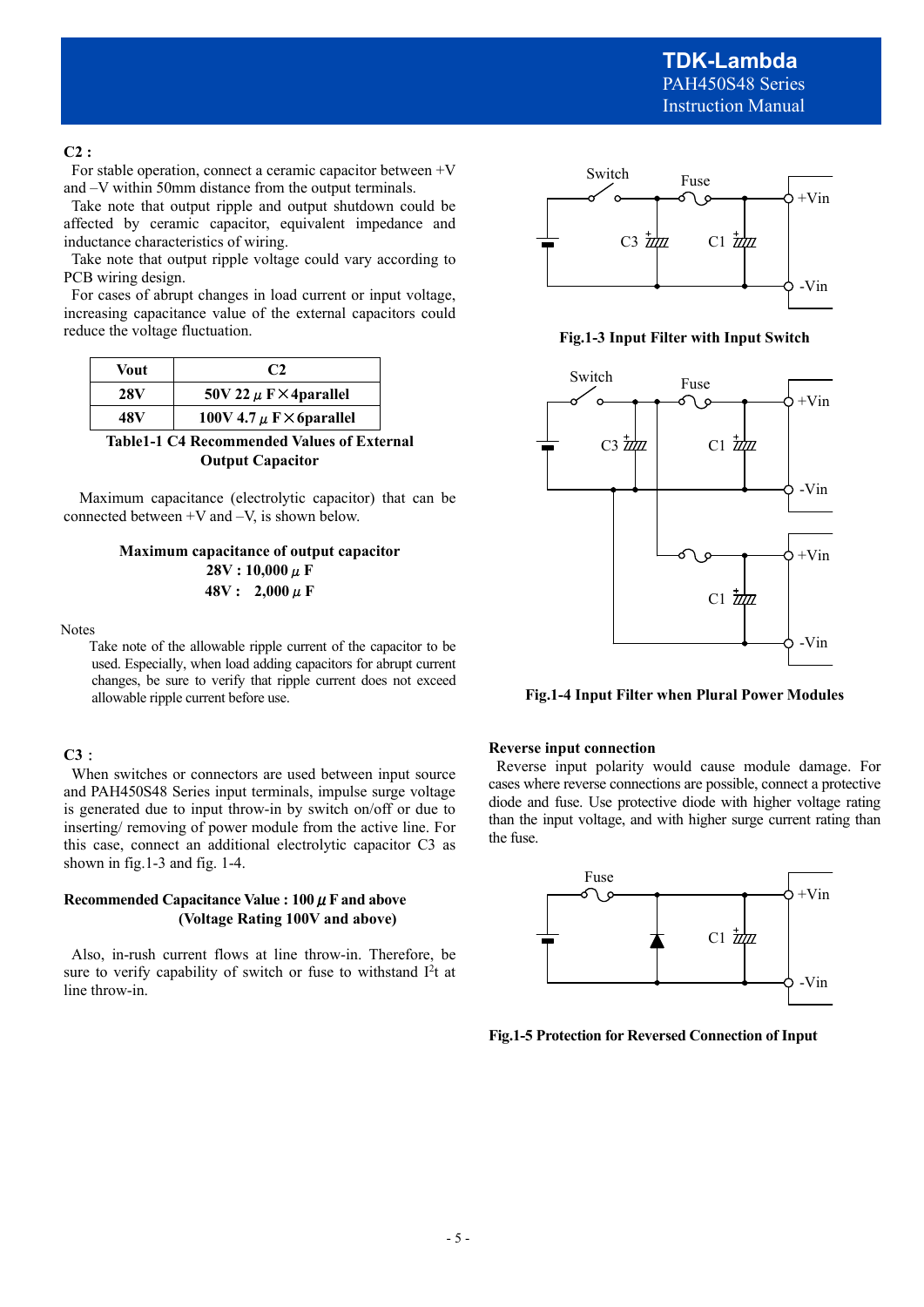#### **Recommended application as EMI countermeasure (compliant to VCCI Class 1, FCC class A)**

**(1) Recommended application as EMI countermeasure** 



**Fig.1-6 Recommended input filter as EMI countermeasure** 

**Recommended Values: C1: 220**μ**F (Electrolytic Capacitor) C2: Apply C2 capacitance in Basic Connection. C4: 220**μ**F (Electrolytic Capacitor) C5 – C7: 2.2**μ**F (Ceramic Capacitor) C8, C9: 0.22**μ**F (Film Capacitor) C10, C11: 4700pF (Film Capacitor) C12, C13: 0.47**μ**F (Film Capacitor) L1 : 80**μ**H (Common-mode choke coil)** 

Notes

- 1. C4 (Electrolytic Capacitor) can be deleted if impedance of input line is lower and operation of power module is stable.
- 2. C12 and C13 (Film Capacitor) can be deleted when output is connected to earth.
- 3. VCCI Class 1, FCC Class A limits can be satisfied with the above recommended filter at Densei-Lambda measuring conditions. However, there are cases where above limits might not be satisfied due to input and output wiring method, as well as, peripheral circuits. When selecting input filter, be sure to verify actual EMI characteristics (CE and RE) before finalizing the filter. Refer to PAH450 S 48- \* Evaluation Data for details.

## **2. Output Voltage Adjustment Range**

 Output voltage could be adjusted within the range described below by external resister or variable resistor.

 However, take note that OVP might trigger when output voltage adjustment exceeds the ranges indicated below.

### **Output Voltage Adjustment Range 28V : -40%~+18% of nominal output Voltage**

 **48V : -40%~+20% of nominal output Voltage** 

 When increasing the output voltage, reduce the output current accordingly so as not to exceed the maximum output power.

 Take note that input voltage range is limited as shown in fig.2-1 when output voltage is increased.

 Remote sensing is possible even when output voltage is varied. For details on remote sensing function, please refer to "9.Remote Sensing"



**Fig.2-1 Limit of Input Voltage**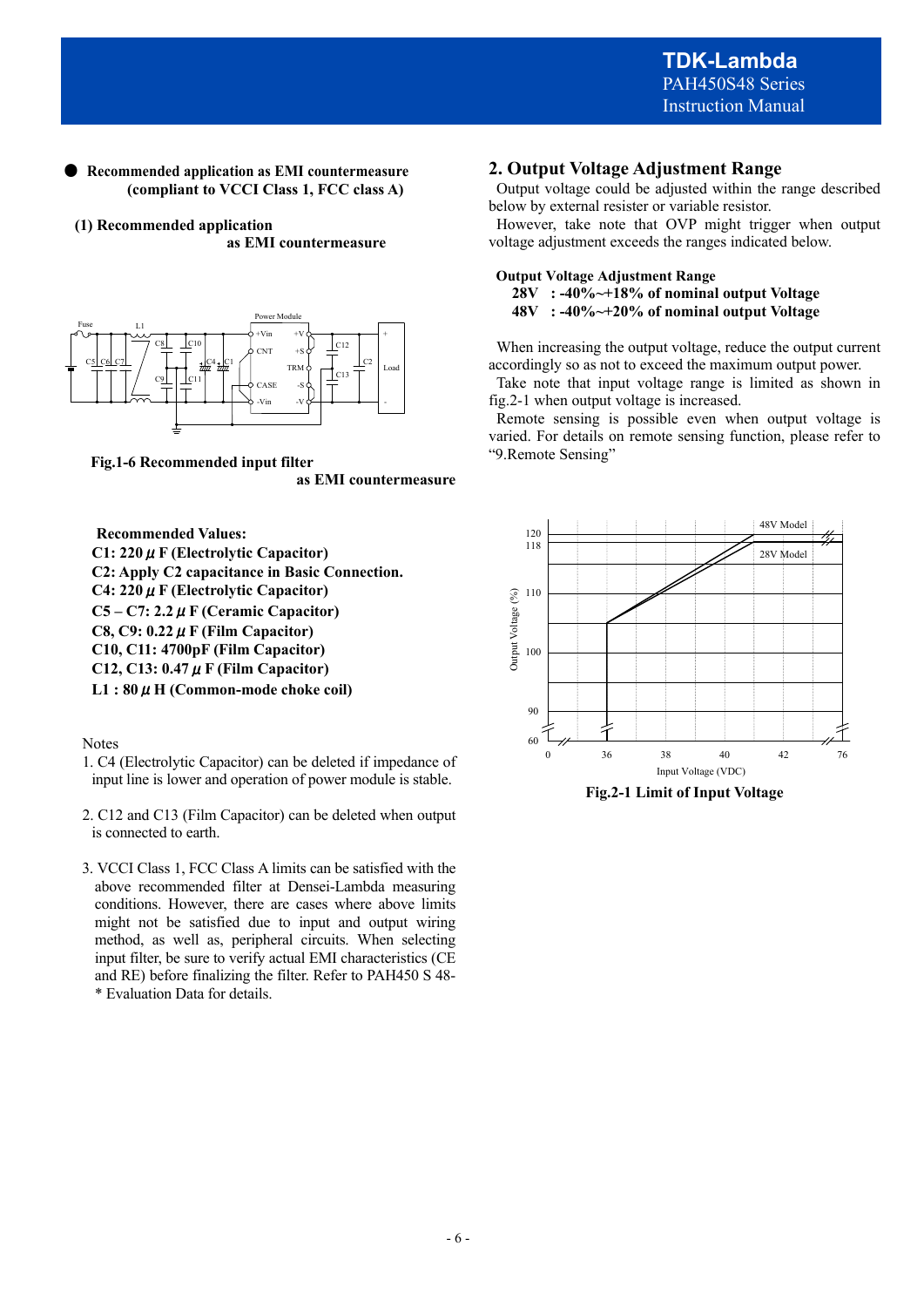● **Output Voltage Adjustment by external resistor or by variable resistor** 

**(1) In case of adjusting output voltage lower** 

- $(1-1)$  Available maximum output current = rated output current
- (1-2) Connect an external resistor Radj(down) between the TRM terminal and –S terminal.



#### **Fig.2-2 Connection for output voltage trim down**

(1-3) Equation of external resistor and output voltage

$$
Radj(down) = \left(\frac{100\%}{\Delta\%} - 2\right) k\Omega
$$

 Radj(down) : Value of external resistor  $\Delta(\%)$  : Output voltage change rate against nominal output voltage

Below graph is relation  $\Delta(\%)$  and value of external resistor.



#### **(2) In case of adjusting output voltage higher**

- $(2-1)$  Allowable maximum output current = maximum output power ÷ output voltage (reduce maximum output current in specification.)
- (2-2) Connect an external resistor Radj(up) between TRM terminal and +S terminal.



(2-3) Equation of external resistor and output voltage

Radj(up) = 
$$
\left(\frac{Vo(100\% + Δ\%)}{1.225 \times Δ\%} - \frac{100\% + 2 \times Δ\%}{Δ\%}\right)[kΩ]
$$
  
Vo: nominal output value of module  
Radj(up) : external adjustment resistor  
Δ (%) : Output voltage change rate against  
nominal output voltage

Below graph is relation  $\Delta(\%)$  and value of external resistor.

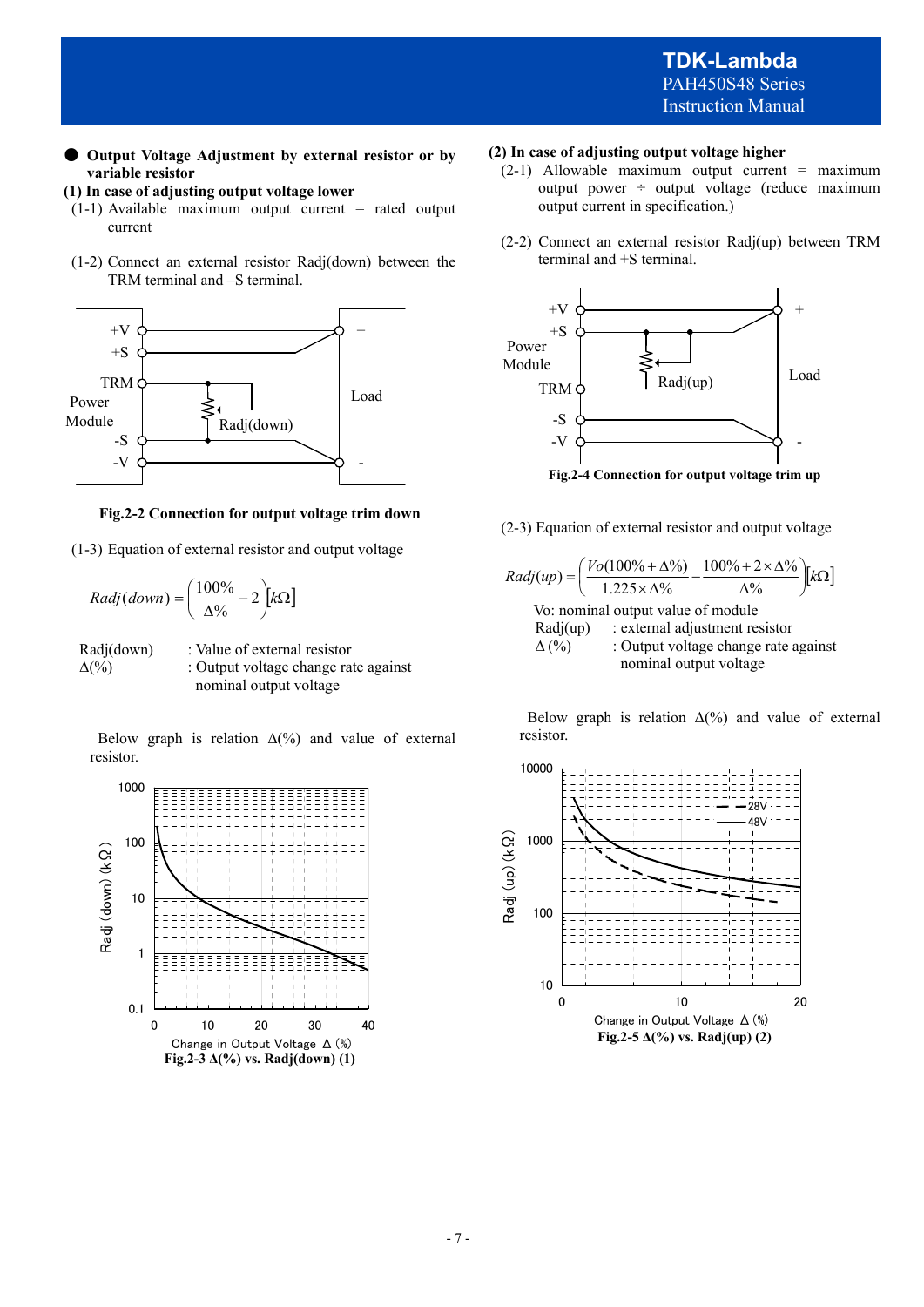### **3. Maximum Ripple and Noise**

 Measured value according to the specified methods based on JEITA-9141 (Clause 7.12 and clause 7.13) which is described in the following.

 Connect according to fig.3-1 and measure. Connect capacitors (C2: refer to table 1-1 for ceramic capacitor values) at 50mm distance from the output terminals. Measure at ceramic capacitor (C2) terminals as shown in fig. 3-1 using coaxial cable with JEITA attachment. Use oscilloscope with 100MHz frequency bandwidth or equivalent.

 Take note that output ripple voltage and output spike noise may vary depending on PCB wiring design.

 Generally, increasing capacitance value of external capacitor can reduce output ripple voltage and output spike noise.



**Fig.3-1 Measurement of Maximum Output Ripple & Noise** 

## **4. Maximum Line Regulation**

 Maximum value of output voltage change when input voltage is gradually varied (steady state) within specified input voltage range.

## **5. Maximum Load Regulation**

 Maximum value of output voltage change when output current is gradually varied (steady state) within specified output current range.

 When using at dynamic load mode, audible noise could be heard from the power module and output voltage fluctuation might increase. A thorough pre-evaluation must be performed before using this power module.

## **6. Over Current Protection (OCP)**

This power module has built-in OCP function.

 Output will recover when short circuit or overload conditions are released. OCP setting value is fixed and therefore, cannot be externally adjusted.

Also, take note that power module might be damaged continuing output short circuit or over load conditions depending on thermal conditions.

## **7. Over Voltage Protection (OVP)**

This power module has built-in OVP function.

 OVP set point is relative to the rated output voltage value. OVP setting value is fixed and therefore, cannot be externally adjusted.

When OVP is triggered, output can be recovered by turning input line off and then turning it on again after lowering the input voltage below the voltage value indicated below, or by manual reset of the ON/OFF control terminal. Reset time for ON/OFF control terminal is 100ms or longer.

#### **OVP release input voltage value : 10VDC and below**

 When verifying OVP function by applying external voltage at the output terminals, applied voltage value should not exceed specified OVP maximum value. Refer to specification table for OVP maximum value. Avoid applying external voltage that exceeds OVP maximum value because this will cause power module damage.

## **8. Over Temperature Protection (OTP)**

This power module has built-in OTP function.

 This function operates and shuts down the output when ambient temperature or internal temperature of power module abnormally rises. OTP operates at 105℃ to 130℃ baseplate temperature. OTP can be released when baseplate temperature drops down approximately to within 80℃ to 95℃. However, take note that OTP will operate again unless the cause of abnormal heat of the power module is eliminated.

#### **9. Remote Sensing (+S, -S terminal)**

Remote sensing terminal is provided to compensate for voltage drop across the wirings from the power module output terminal to the load input terminal.

When remote sensing function is not used (local sensing), short  $+S$ terminal to +V terminal and, –S terminal to –V terminal.

Take note that voltage compensation range for line drop (voltage drop due to wiring) is determined such that output voltage at the output terminals is within output voltage range and that voltage between –V and –S terminals is within 2V or less. Even for remote sensing case, use power module such that output power is within specified maximum output power. Furthermore, reduce noise effect by using shield wire, twist pair, or parallel pattern.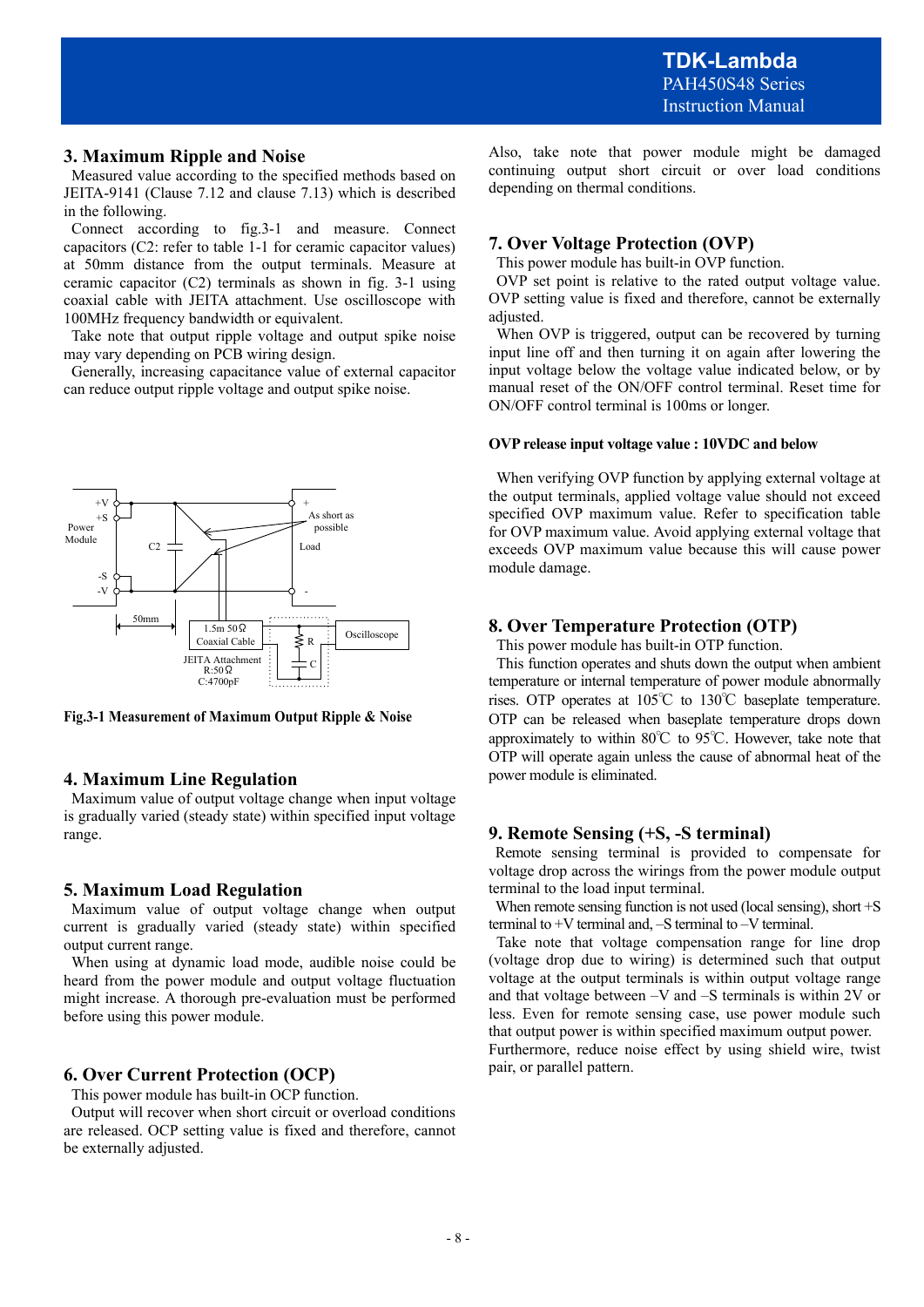

**Fig.9-1 Remote Sensing is in Use** 



#### **10. ON/OFF Control (CNT terminal)**

 Without turning the input supply on and off, the output can be enabled and disabled using this function. This function also can be used for output sequence of plural power modules.

 ON/OFF control circuit is on the primary side (the input side). For secondary control, isolation can be achieved through the use of an opto-coupler or relay.

Notes

- 1. When ON/OFF control function is not used for the Standard and /T option, CNT terminal should be shorted to –Vin terminal.
- 2. When using long wiring, for prevention of noise, attach a 0.1µF capacitor between CNT terminal and –Vin terminal.
- 3. At L level, maximum source current from CNT terminal to –Vin terminal is 0.5mA
- 4. The maximum CNT terminal voltage is 35V.

(1) **Output ON/OFF control**



**Fig.10-1 CNT Connection (1)** 



**Fig.10-2 CNT Connection (2)** 

### **11. Parallel Operation**

Parallel Operation can not be used.

#### **12. Series Operation**

 Series operation is possible for PAH450S48 series. Connections shown fig. 12-1 and fig. 12-2 are possible.



**Fig.12-1 Series Operation due to High Output Voltage**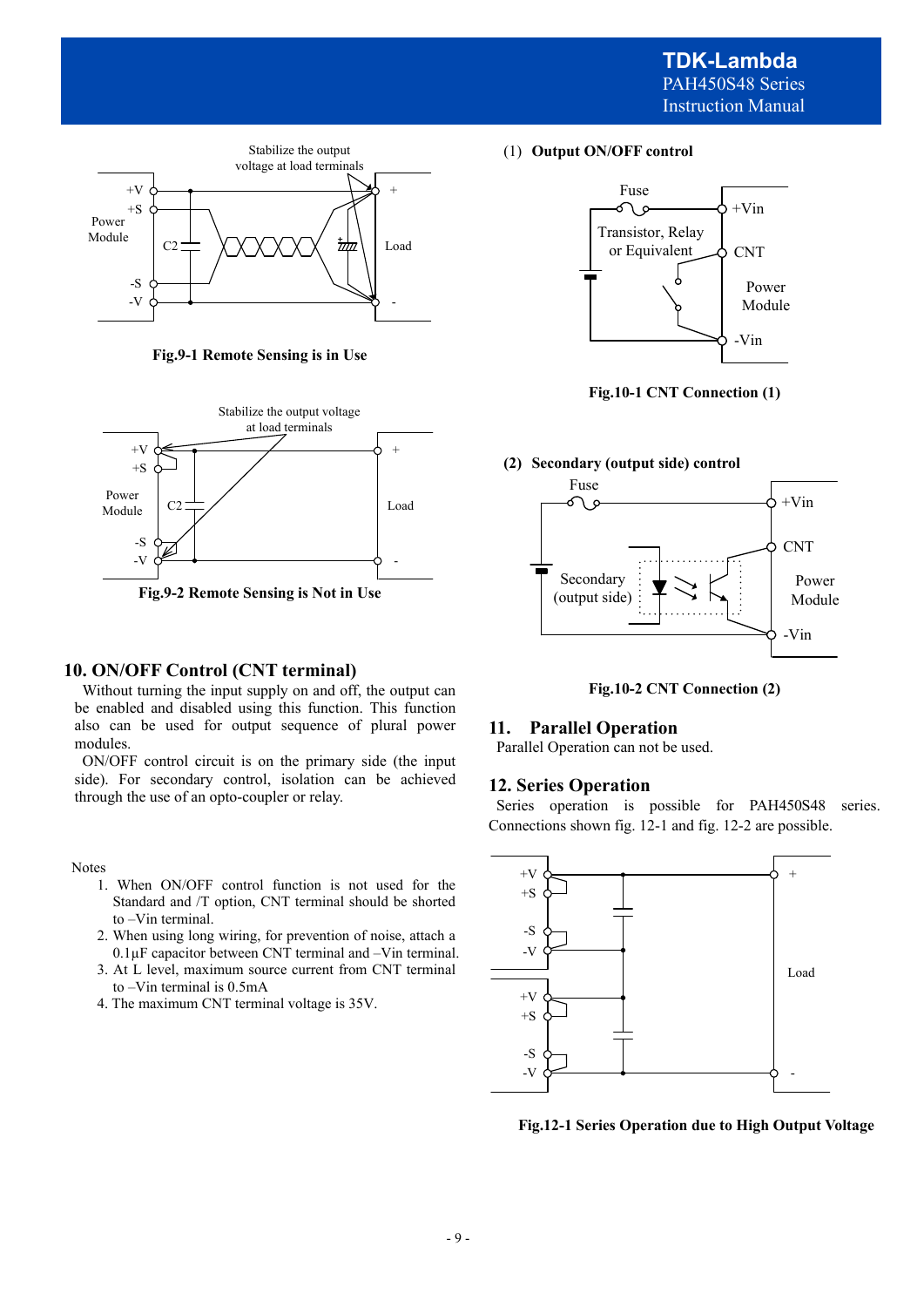

**Fig.12-2 Series Operation due to** ±**Output** 

### **13. Operating ambient temperature**

 There is no restriction on mounting direction but there should be enough consideration for airflow so that heat does not accumulate around the power module vicinity. Determine external components configuration and mounting direction on PCB such that air could flow through the heatsink at forced cooling and conventional cooling.

 By maintaining actual baseplate temperature below 100℃, operation is possible.

 For details on thermal design, refer to Application Notes "Thermal Design".

#### Note :

 Maximum baseplate temperature is 100℃. For worst case operating condition, verify baseplate temperature at measurement point indicated in fig. 13-1.



#### **Fig.13-1 Measurement Point of Baseplate Temperature**

 For better improvement of power module reliability, derating of baseplate temperature when using is recommended.

## **14. Operating Ambient Humidity**

 Take note that moisture could lead to power module abnormal operation or damage.

## **15. Storage Ambient Temperature**

 Abrupt temperature change would cause moisture formation that leads to poor solderabilty of each terminal of the power module.

### **16. Storage Ambient Humidity**

 Take enough care when storing the power module because rust which causes poor solderability would form in each terminal when stored in high temperature, high humidity environment.

### **17. Cooling Method**

 Operating temperature range is specified by the baseplate temperature. Therefore, several methods of heat dissipation are possible.

 For details on thermal design, refer to Application Notes "Thermal Design".

### **18. Baseplate Temperature vs. Output Voltage Drift**

 Output voltage drift is defined as the rate of voltage change when baseplate temperature only is changed during operation.

## **19. Withstand Voltage**

 This power module is designed to have a withstand voltage of 1.5kVDC between input and baseplate, 1.5kVDC between input and output and 500VDC between output and baseplate for 1 minute. When conducting withstand voltage test during incoming inspection, be sure to apply DC voltage. Also, set the current limit value of the withstand voltage testing equipment to 10mA.

 Be sure to avoid conducting test with AC voltage because this would cause power module damage.

 Furthermore, avoid throw in or shut off of the testing equipment when applying or when shutting down the test voltage. Instead, gradually increase or decrease the applied voltage. Take note especially not to use the timer of the test equipment because when the timer switches the applied voltage off, impulse voltage which has several times the magnitude of the applied voltage is generated causing damage to the power module.

Connect the terminals as shown in the diagram below.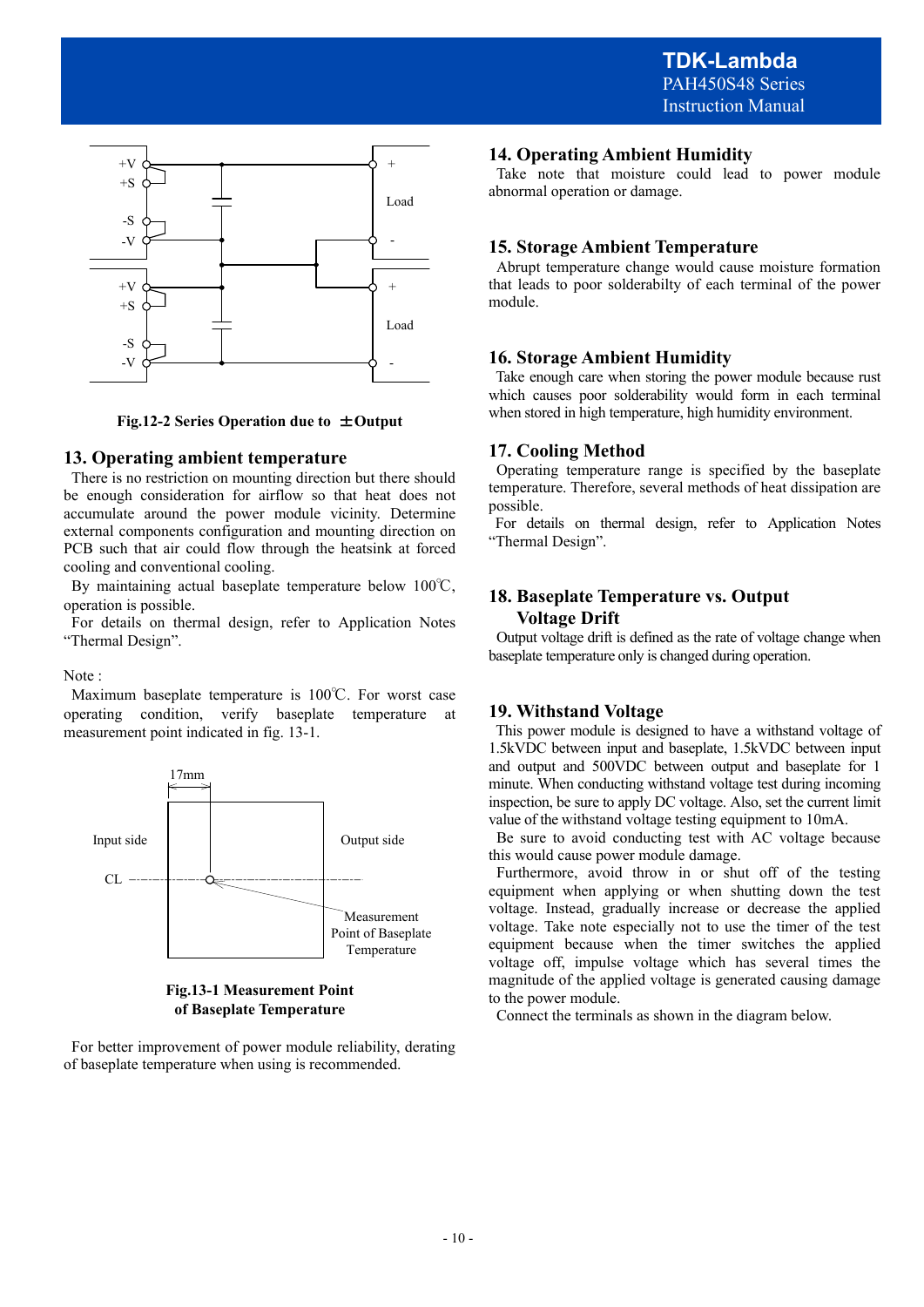

Withstand Voltage Tester

**1.5kVDC 1 minute (10mA)** 

**Fig.19-1 Withstand Voltage Test for Input-Output and Input - Baseplate** 



**Fig.19-2 Withstand Voltage Test for Output-Baseplate** 

## **20. Isolation Resistance**

 Use DC isolation tester (MAX 500V) between output and baseplate. Isolation resistance value is  $100M\Omega$  and above at 500VDC applied voltage. Also take note that depending on the isolation tester used, some testers generate high voltage pulse. Discharge the power module after test using a resistor, etc.



DC Isolation Tester

**Over 100M**Ω **at 500VDC** 

**Fig.20-1 Isolation Test** 

## **21. Vibration**

 Vibration of power module is defined in case of mounting on printed circuit board.

## **22. Shock**

 Withstand shock value is defined to be the value at Densei - Lambda shipment and packaging conditions.

## **23. CE MARKING / UKCA MARKING**

### CE MARKING

CE Marking, when applied to a product or packing material for a product covered by this handbook, indicates compliance with the Low Voltage Directive and RoHS Directive.

#### UKCA MARKING

UKCA Marking, when applied to a product or packing material for a product covered by this handbook, indicates compliance with the Electrical Equipment (Safety) Regulations and Restriction of the Use of Certain Hazardous Substances in Electrical & Electronic Equipment Regulations.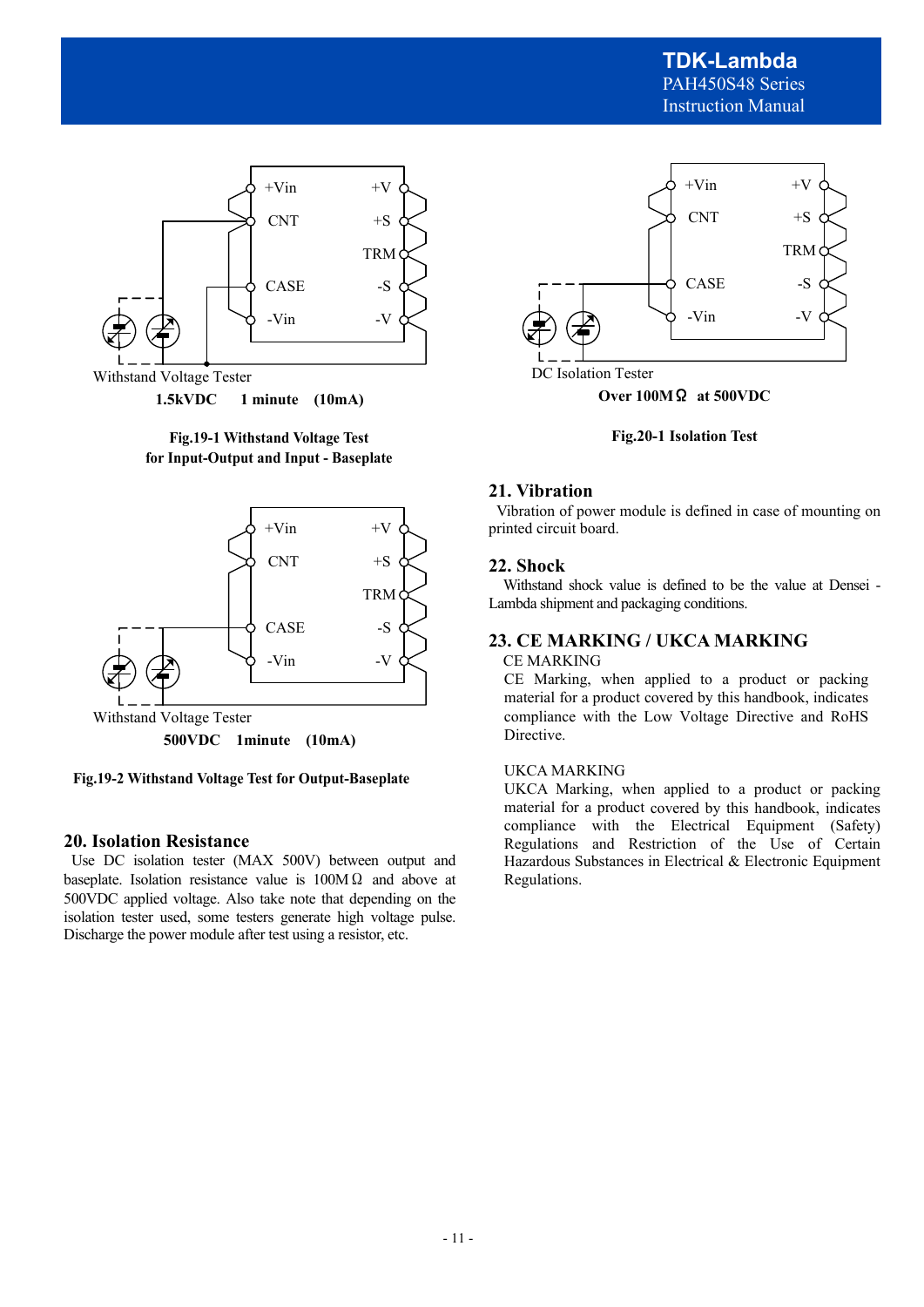## ■**Installation**

## **1. Mounting Method**

 By the following instruction shown in Fig.1-1 and Fig.1-2, mount power module onto printed circuit board.



#### **(1) Method to Fix**

(1-1) Standard model

 To fix a power module onto printed circuit board, use M3 screws and mount it to the M3 threaded holes (4 places) of the power module. Recommended torque is 0.54N∙m.

#### (1-2) /T option model

 To fix a power module onto printed circuit board, use M3 screws and mount it to the M3 threaded holes of the heatsink (4 places) through the  $\phi$  3.4 non-threaded holes (4 places) of the power module. Recommended torque is 0.54N∙m

#### **(2) Mounting Holes**

 Mounting holes of the power module are connected to baseplate. Connect baseplate to FG (Frame Ground) by using this mounting holes.

#### **(3) Mounting Holes on Printed Circuit Board**

 Refer to the following sizes when determining diameter of hole and land diameter of printed circuit board.

| Input / Signal terminals ( $\phi$ 1.0 mm) |                 |  |  |  |  |
|-------------------------------------------|-----------------|--|--|--|--|
|                                           | : $\phi$ 1.5 mm |  |  |  |  |
|                                           | : $\phi$ 3.0 mm |  |  |  |  |
| Output terminals ( $\phi$ 2.0 mm)         |                 |  |  |  |  |
|                                           | : $\phi$ 2.5 mm |  |  |  |  |
|                                           | : $\phi$ 4.5 mm |  |  |  |  |
| Mounting Holes (FG)                       |                 |  |  |  |  |
|                                           | : $\phi$ 3.5 mm |  |  |  |  |
|                                           | : $\phi$ 5.5 mm |  |  |  |  |
|                                           |                 |  |  |  |  |

 For position of the holes, see outline drawing of the power module.

#### **(4) Recommended Material of PCB**

 Recommended materials of the printed circuit board is double sided glass epoxy with through holes. (thickness t:1.6mm, copper  $35 \mu$  m).

#### **(5) Input / Output terminal pin**

Connect  $+V$ in,  $-V$ in,  $+V$ ,  $-V$  terminals such that contact resistance is minimal. Note that if contact resistance is high, efficiency will drop and power module will be damaged by abnormal heat.

#### **(6) Input / Output Pattern Width**

 Large current flows through input and output pattern. If pattern width is too narrow, heat on pattern will increase because of voltage drop of pattern. Relationship between allowable current and pattern width varies depending on materials of printed circuit board, thickness of conductor. It is definitely necessary to confirm on manufacturers of printed circuit board for designing pattern.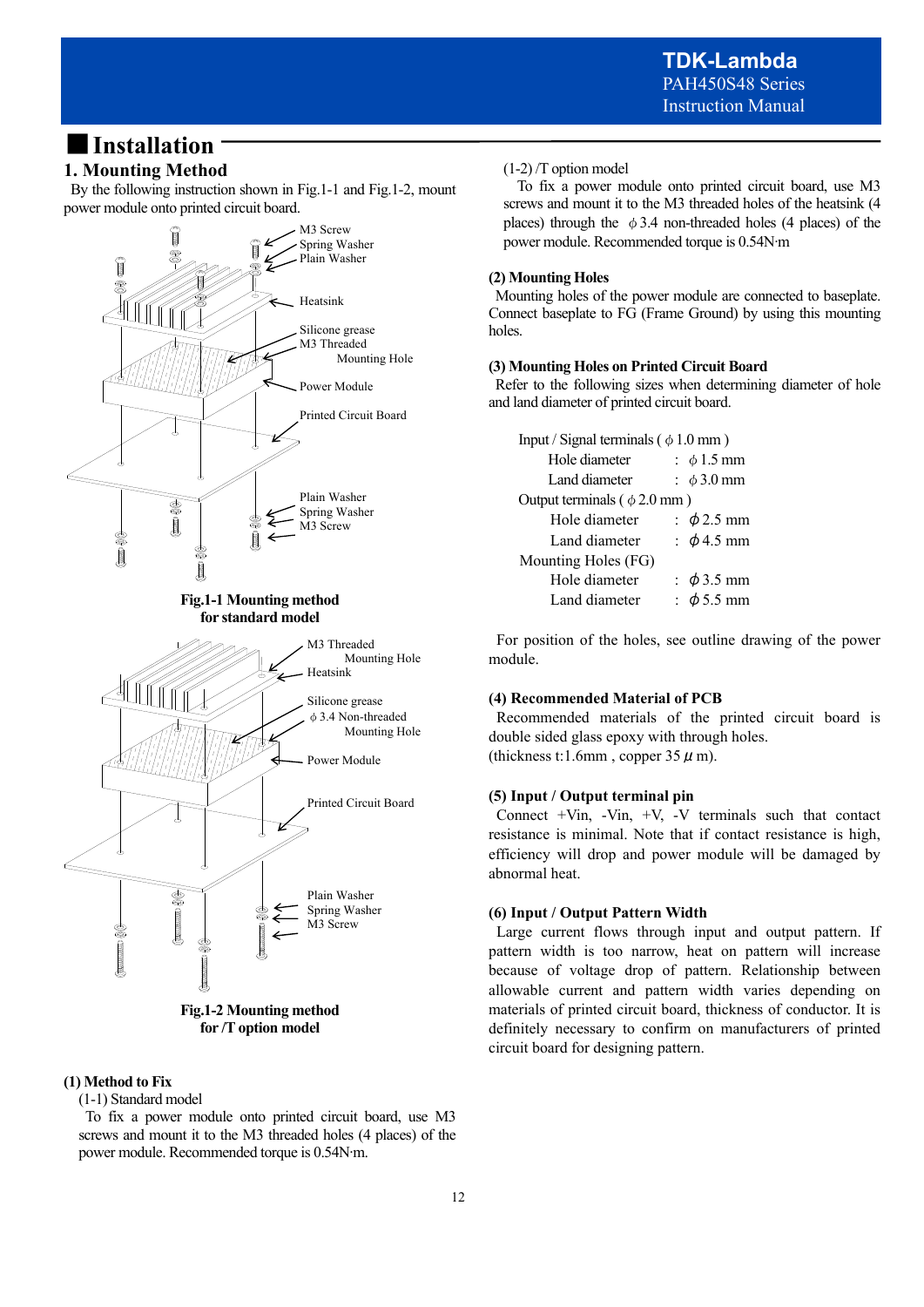## **2. Heatsink Installation Method**

## **(1) Method to Fix**

(1-1) Standard model

 To fix the heatsink onto power module, use M3 screws and mount it to the M3 threaded holes (4 places) at the baseplate side. Recommended torque is 0.54 N∙m.

## (1-2) /T option model

 To fix the heatsink onto power module, use M3 screws those are the same screws for mounting power module onto printed circuit board.

 Use silicone grease or thermal conductive sheet in between heatsink and baseplate to minimize the contact thermal resistance and to enhance the heat conductivity. Also use the no-warped heatsink and make sure good contact between baseplate and heatsink.

## **(2) Mounting Hole of Heatsink**

Recommended mounting hole is as follows.

(2-1) Standard model

 $\phi$  3.5 Non-threaded hole

(2-2) /T option model

M3 Threaded hole

## **3. Regarding Vibration**

 The vibration specification of the module is determined assuming that only the power module is mounted on printed circuit board. To prevent excessive force to the module and the printed circuit board, fix the heatsink to the chassis as well as to the module when a large size of heastsink is used.

## **4. Recommended Soldering Method**

Recommended soldering conditions are as follows.

## **(1) Soldering dip**

Dip condition : 260ºC within 10 seconds Pre-heat condition : 100~130ºC for 30~60 seconds

## **(2) Soldering iron**

 $\phi$  1.0 mm : 350°C (60W) within 3 seconds  $\phi$  2.0 mm : 350°C (150W) within 20 seconds

※Soldering time changes according to heat capacity of soldering iron, pattern on printed circuit board, etc. Please confirm actual performance.

## **5. Recommended Cleaning Condition**

 Recommended cleaning condition after soldering is as follows.

### **(1) Cleaning solvent**

IPA (isopropyl alcohol )

## **(2) Cleaning Procedure**

Use brush and dry the solvent completely.